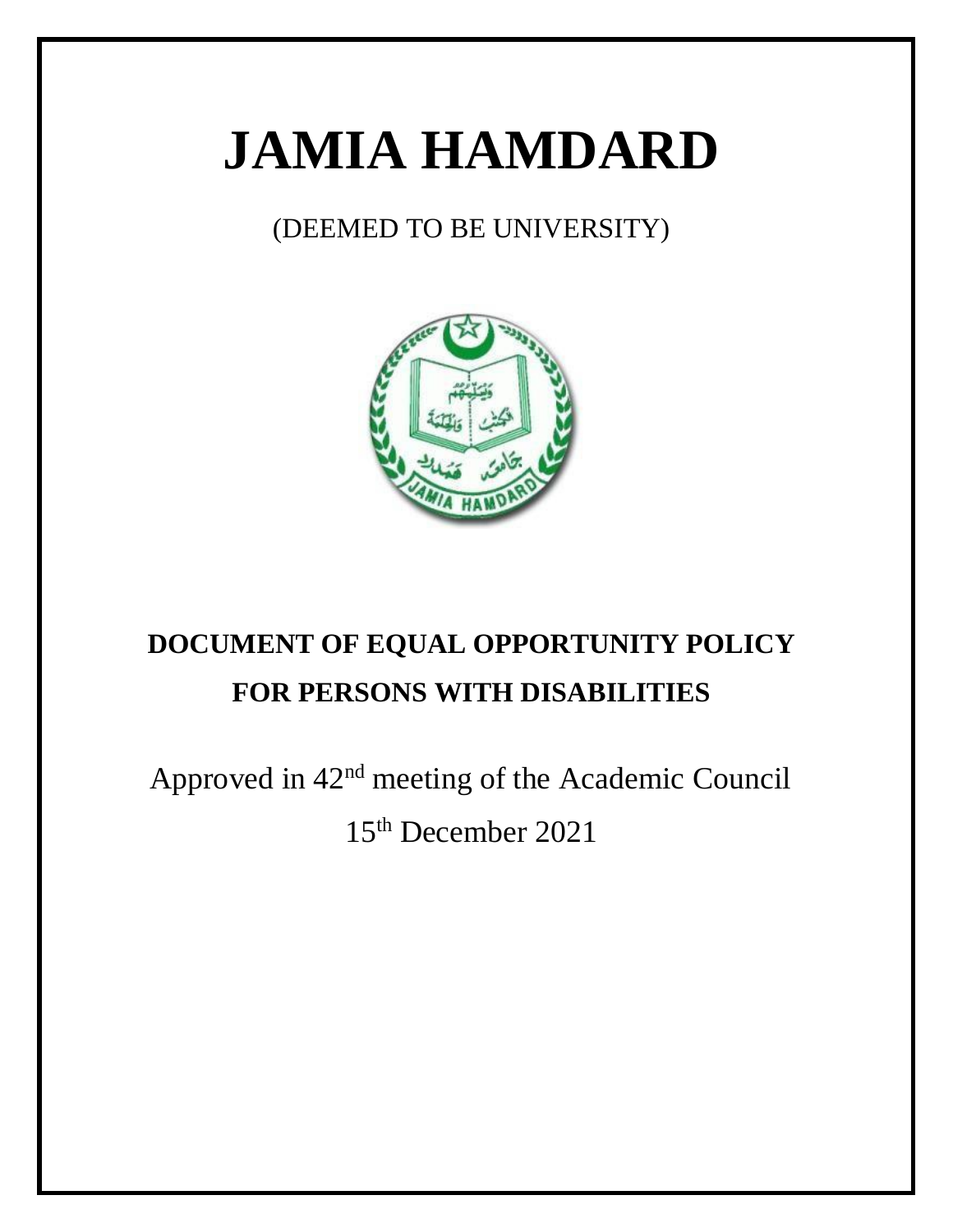#### **JAMIA HAMDARD**

#### (Deemed to be university)

#### DOCUMENT OF EQUAL OPPORTUNITY POLICY FOR PERSONS WITH DISABILITIES

#### As required under Section 21(1) of the

#### Rights of Persons with Disabilities (RPwD) Act, 2016 of the Government of India

| 1.  |                                                                                          |
|-----|------------------------------------------------------------------------------------------|
| 2.  |                                                                                          |
| 3.  |                                                                                          |
| 4.  |                                                                                          |
| 5.  |                                                                                          |
| 6.  |                                                                                          |
| 7.  |                                                                                          |
| 8.  |                                                                                          |
| 9.  |                                                                                          |
| 10. |                                                                                          |
| 11. |                                                                                          |
| 12. |                                                                                          |
| 13. | SOCIAL SECURITY, HEALTH, CLUTURE & RECREATION & SPORTS ACTIVITIES 10                     |
| 14. | SPECIAL PROVISIONS FOR PERSONS WITH DISABILITIES WITH HIGH SUPPORT NEEDS  11             |
| 15. | MANDATORY OBSERVANCE OF ACCESSIBILITY NORMS AND OTHERMEASURES TO BE                      |
|     |                                                                                          |
|     |                                                                                          |
|     |                                                                                          |
|     | iii. Communication Accessibility / Access to Information and Communication Technology 13 |
| 16. |                                                                                          |
| 17. |                                                                                          |
| 18. |                                                                                          |
| 19. |                                                                                          |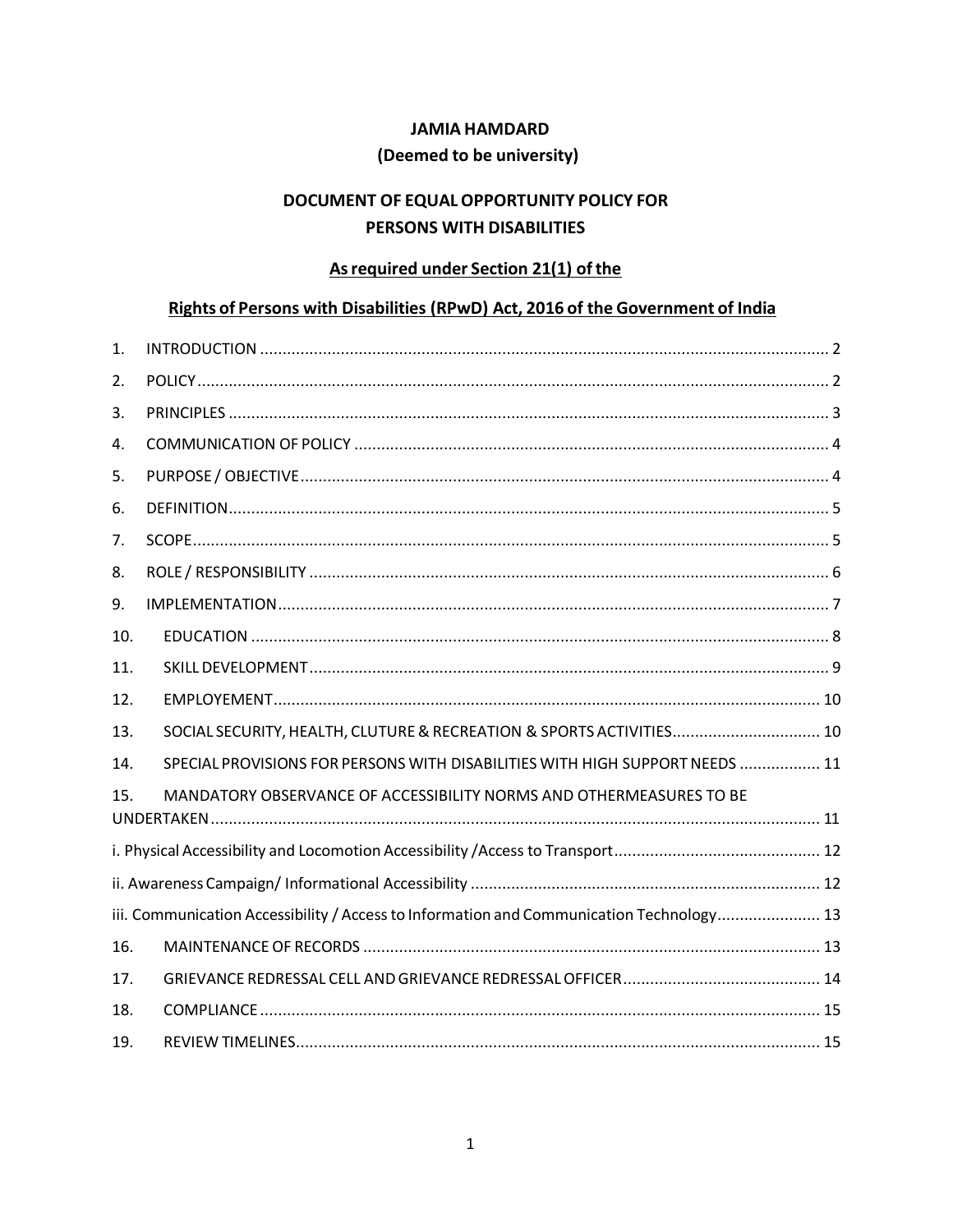#### **1. INTRODUCTION**

<span id="page-2-0"></span>Jamia Hamdard (Deemed to be University) is an institution of higher ranking and in learning is committed to provide equal opportunities to all sections of the Jamia Hamdard (Deemed to be University) community and is dedicated to create a working environment with highest degree of ethical and virtuous work practices. The Jamia Hamdard (Deemed to be University) adopts a transparent selection process based on merit and without any bias to disabilities of the prospective candidate. While maintaining these Policies, Jamia Hamdard (Deemed to be University) casts special attention to the specially-abled persons to provide equal opportunity in order to avail all the resources of the Jamia Hamdard (Deemed to be University) which are formulated in the light of "The Rights of Persons with Disabilities Act, 2016 (RPwD Act)"along with the Rights of Persons with Disabilities Rules, 2017, together, adopted by the Government of India.

Jamia Hamdard considers its all associates whether employee or students to be its most important resource and is committed to treat all with dignity and respect. Also holds a high regard towards the guidelines laid down under the international conventions and laws relating to protect disabled persons from various forms of discrimination, increases measures for effective participation and inclusion in the society, and ensures equality of opportunity and adequate accessibility and aims at maintaining a safe and harmonious educational as well as working environment for each individual, irrespective of the work, designation, ethnicity, race, caste, creed, gender, religion and other such parameters.

The Institute strives to provide opportunities and facilities to persons with disabilities to participate, perform and excel in their work on an equal basis in everyday life and to ensure that the work environment is free from any discrimination against persons with disabilities. The persons with disabilities are encouraged to attend trainings as and when required to enhance their capabilities to enable them to effectively discharge their duties in the Institute. Jamia Hamdard (Deemed to be University) has already implemented a good part of the requirements under the Act and plans to fulfill all necessities.

#### **2. POLICY**

<span id="page-2-1"></span>It is the policy of Jamia Hamdard to follow Government of India instructions issued from time to time, for the empowerment of persons with disabilities (PWD). It has been the endeavor of the Institute to maintain conducive and harmonious work environment to ensure that the persons with disabilities enjoy the right to equality, life with dignity and respect for his or her integrity equally with others. To provide equal employment opportunities, without any discrimination on the grounds of age, color, disability, marital status, nationality, race, religion,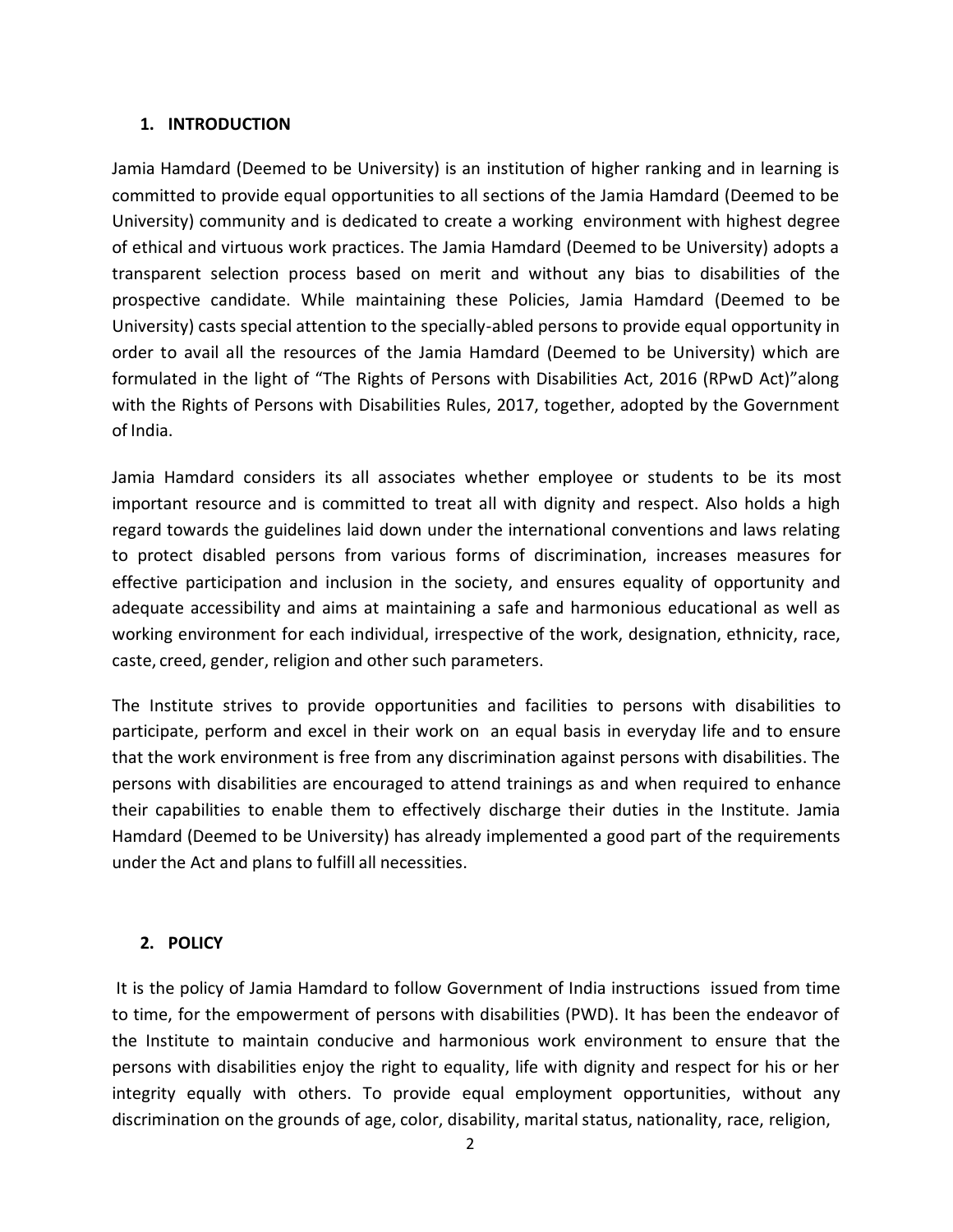sex, sexual orientation and will not engage in any kind of verbal or physical harassment based on any of the above or any other reason.

Jamia Hamdard (Deemed to be University) strives to maintain a work environment that is free from any harassment or discrimination based on the above mentioned considerations. This Equal Opportunities Policy is subject to applicable regulations, qualifications and merit of the individual. This Equal Opportunity Policy is consistently applied throughout their period in institute.

#### <span id="page-3-0"></span>**3. PRINCIPLES**

Jamia Hamdard (Deemed to be University) philosophy is to build Inclusion and implement the Diversity policy through Diversity and Inclusion Councils, which are committed to encouraging and embracing every individual difference.

- i. Non-discrimination, Full and effective participation and inclusion in society, Equality of opportunity to the Persons with disabilities.
- ii. Facility and amenity such as Walks and Paths Levels, grooves and Gratings, Tactile Pavers: guiding and Warning Blocks, signage's to Barriers and Hazards, Kerb Ramp, Typical detail of the walkway, Parking, lighting for Walkways, Transport & Parking facility, Lifts, etc. as per the need to be provided to the employees with disabilities to enable them to effectively and efficiently discharge duties.
- iii. Provisions for assistive devices, barrier free and conducive environment, barrier-free accessibility and other provisions such as Reach Range, Vision Zone, Wheel Chair, Crutch and space for crutch users, barrier free access to washroom toilets & emergency exits to be provided for persons with disabilities
- iv. Officer shall be appointed to look after the recruitment of persons with disabilities and provisions of facilities and amenities for such employees.
- v. The manner of selection of persons with disabilities for various posts, post-recruitment and pre-promotion training, preference in transfer and posting, special leave and other facilities. After recruitment process, exclusive skill programs and training needs to be identified and imparted accordingly to make them enable to discharge their duties effectively.
- vi. List of posts identified suitable for persons with disabilities in the establishment is totally on the discretion of the management.
- vii. Persons with a disability shall not be discriminated against for any reason whatsoever unless it is shown that the impugned act or omission is a proportionate mean of achieving a legitimate aim.
- viii. No discrimination practices are to be engaged and encouraged in the course of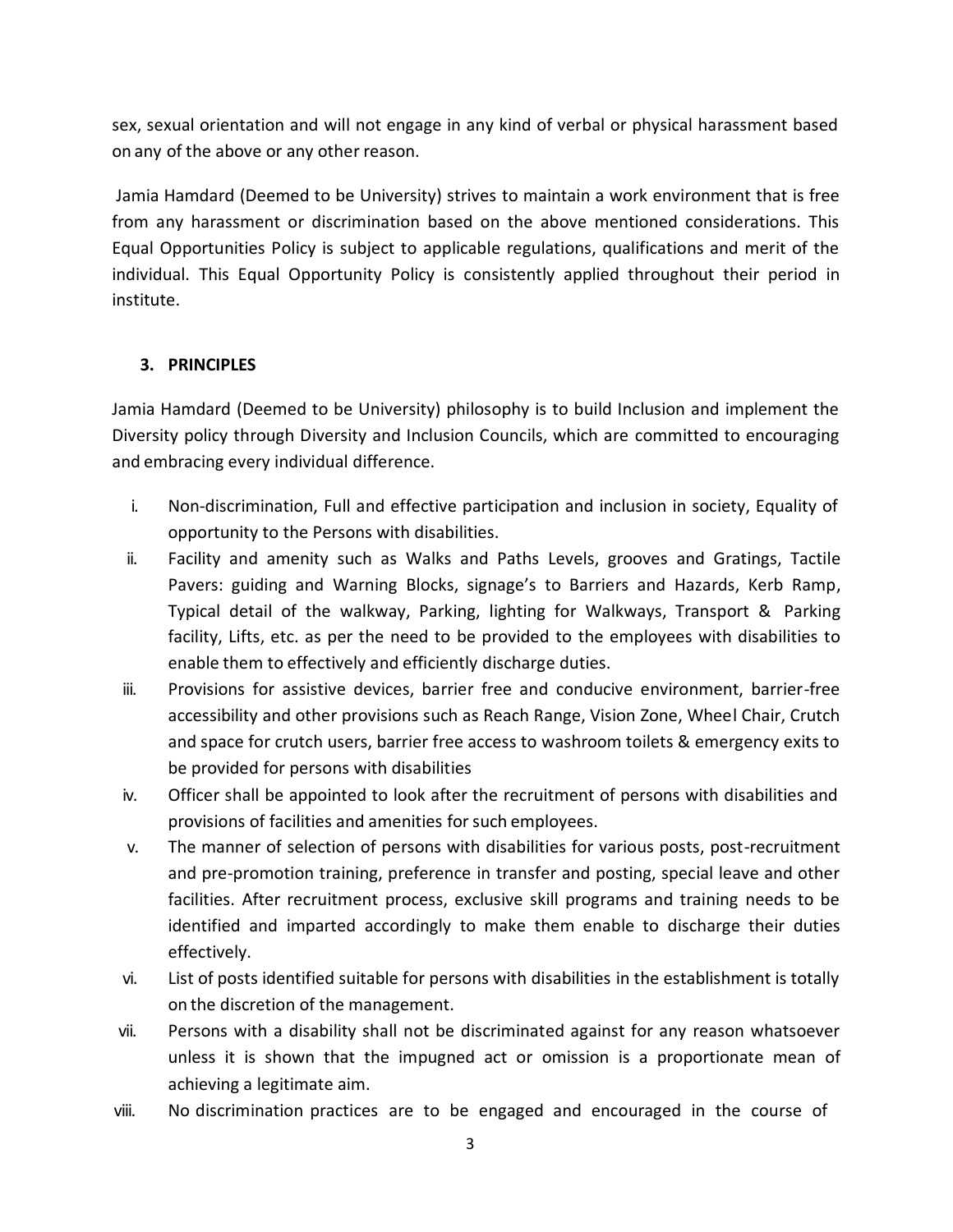employment of persons with a disability, including recruitment and career advancement or not to dispense with or reduce in rank an employee who acquires a disability during his or her service. Provided that if an employee after acquiring disability is not suitable for the post he/she was holding, shall be shifted to some other post with the same pay scale and service benefits. Provided further that if it is not possible to adjust the employee against any post, he may be kept on a supernumerary post if the need be such and if the Competent Authority approves such a post(s) and requirements.

- ix. Persons with a disability have the right to recourse to competent authority if their rights are breached and must be provided with all the necessary support to assist them in defending themselves observing the natural principles of law, equity and good conscience.
- x. All employees are personally responsible for treating each other with respect and dignity, which includes respecting the rights and differences of others without casting any prejudices.
- xi. Developmental and promotional opportunities will be based on performance, ability and potential, and will be consistent with the needs of the business.
- xii. Appropriate action basis investigation will be taken if any individual breach this policy either through discrimination or harassment or otherwise.
- <span id="page-4-0"></span>xiii. Having a robust framework to attract, engage and retain talent of all ages, genders, nationalities and abilities.

#### **4. COMMUNICATION OF POLICY**

All recruitment literature and employment advertising will indicate that Jamia Hamdard (Deemed to be University) provides an Equal Opportunity to its all associates whether Employer or students. Policy will be available on intranet and on website. It will also be available at all conspicuous places with suitable material and will be included in Jamia Hamdard (Deemed to be University) publications, management conferences, and supervisory training courses and in classroom sessions.

#### <span id="page-4-1"></span>**5. PURPOSE /OBJECTIVE**

This document summarizes the employment policies and procedures applicable to personnel at Jamia Hamdard in order to promote and support a diverse workforce at all levels of the Jamia Hamdard (Deemed to be University). We believe that Diversity and Inclusivity (D&I) at educational and workplace is an instrument for growth and we value and celebrate the uniqueness of every individual by fostering an environment of inclusion and empowerment. Towards this we also ensure all our policies and practices are compliant and aligned to all applicable laws and regulations specific to Diversity and Inclusion.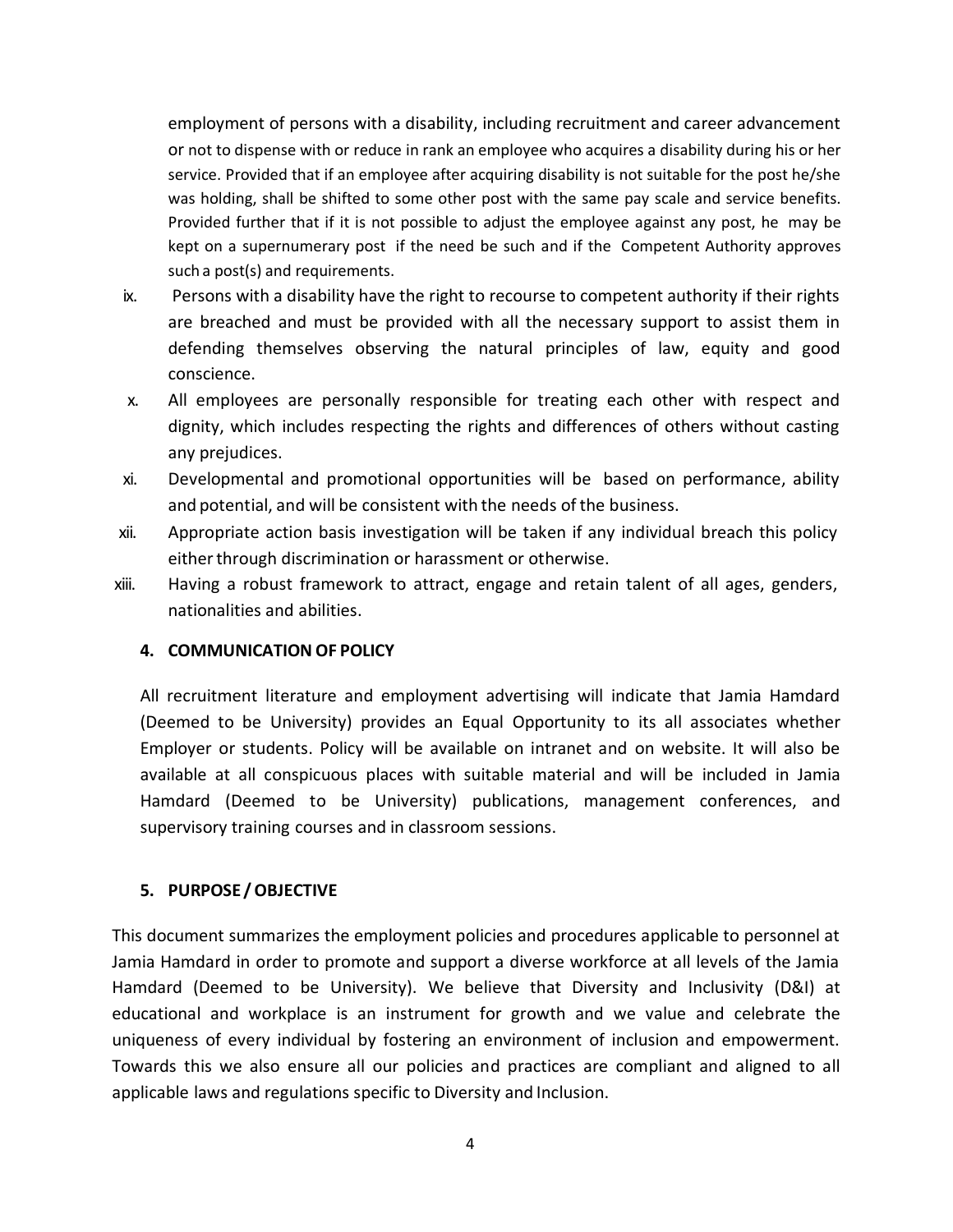The EO Policy of Jamia Hamdard (Deemed to be University) is to provide equal opportunities to the specially abled students and employees of the Jamia Hamdard (Deemed to be University) without any discrimination, on the grounds of age, color, marital status, physical ability, nationality, race, religion, sex, sexual orientation or any other relevant for the purpose. The Equal Opportunity Policy on the Rights of Persons with Disability attempts to address various themes with the ultimate goal of not only improving the quality of life of person with disability, but also to promote and safeguard equality, self- determination, dignity and social inclusion of persons with disability. Preventive measures should be in place to ensure that person with disability is not subjected to any form of unfair treatment or discrimination.

Based on the above considerations, the Jamia Hamdard (Deemed to be University) shall strive to maintain a working environment that is free from any harassment. This EO Policy is subject to applicable regulations, qualifications, and merit of the individuals concerned. This Policy shall be consistently applied throughout the period of studentship (for students) and employment of the individual from the recruitment process untilsuperannuation (for employees).

#### **6. DEFINITION**

<span id="page-5-0"></span>The definitions of different terms used in this Policy will be as per the Rights of Persons with Disabilities Act, 2016.

#### <span id="page-5-1"></span>**7. SCOPE**

The EO Policy of Jamia Hamdard (Deemed to be University) shall cover all persons with disabilities, who come under the administrative control of the Jamia Hamdard (Deemed to be University). This would include employees (regular, ad hoc, part time, contractual, and temporary) and students along with interns and trainees. Further, the employees and students who acquire disability during their engagement with the Jamia Hamdard (Deemed to be University) would also be covered within the parameters of the present policy.

Jamia Hamdard (Deemed to be University) believes that creating a work environment that enables people to attract, retain and fully engage diverse talents leads to enhanced innovation and creativity in all services and a better understanding for a diverse associate. The Jamia Hamdard (Deemed to be University) ensures that it's all associates are not unlawfully discriminated against, directly or indirectly, as a result of their color, creed, race, nationality, ethnic or national origin, connections with a national minority, marital or civil partnership status, pregnancy, age, disability, religion, or similar philosophical belief, sexual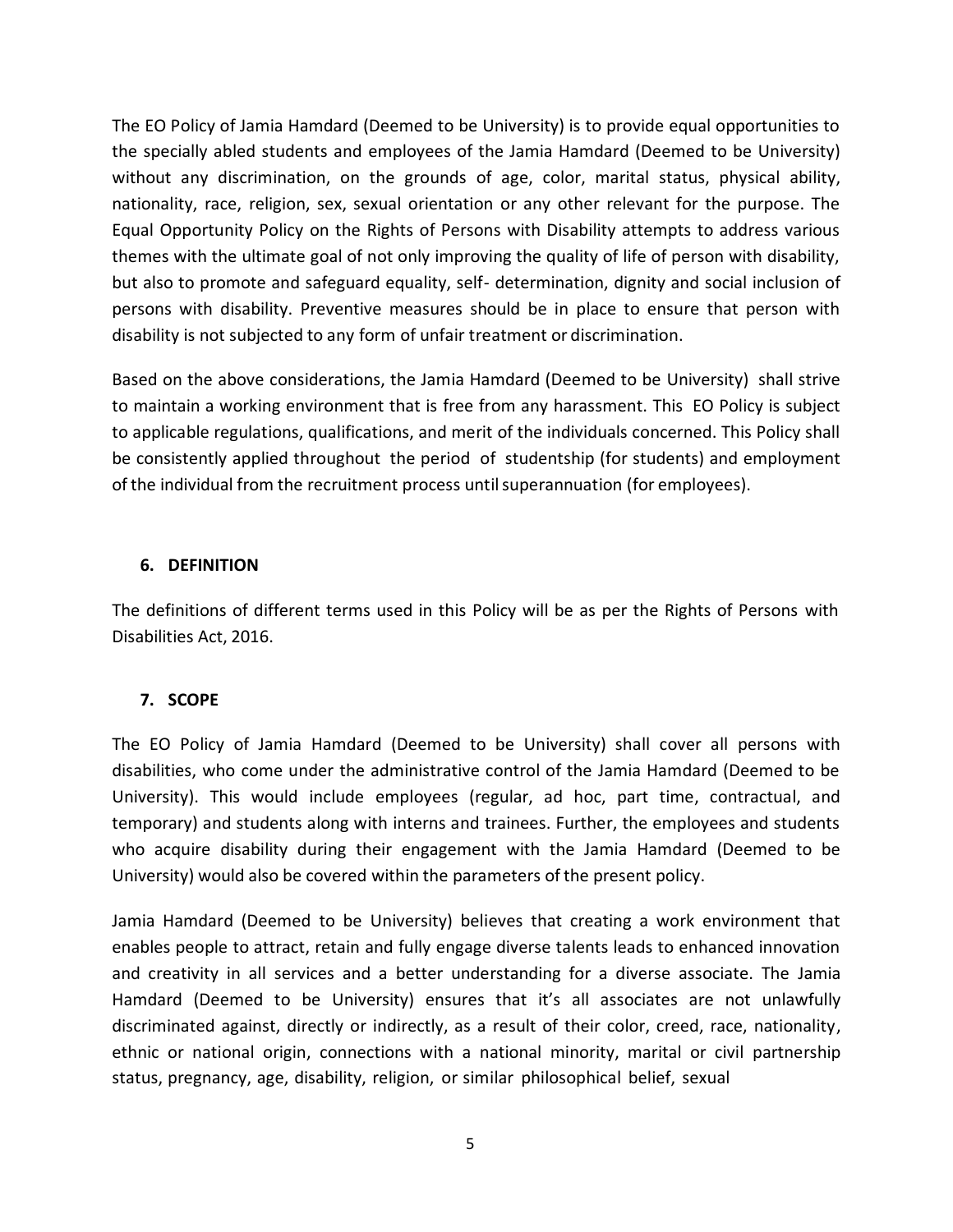orientation, gender or gender reassignment or trade union membership etc. and will never tolerate harassment in any form.

#### <span id="page-6-0"></span>**8. ROLE / RESPONSIBILITY**

- i. Each representative or member of Jamia Hamdard (Deemed to be University) is responsible to comply with this policy and all applicable laws and regulations for giving effect it.
- ii. Responsibility for obtaining and utilizing up‐to‐date information regarding applicable state and local laws and regulations.
- iii. The functional responsibility of assuring compliance, developing, coordinating and implementing all programs; and reporting findings and progress.
- iv. Any employee who violates this Policy, or in any manner discriminates with any person with disability, or renders any harassment to such person shall be dealt with under the law.
- v. The institute and all heads and officials are accountable to oversee and promote this policy including the process of recruitment for persons with disabilities and no opportunity is denied to persons with disabilities, merely on ground of disability.
- vi. Appropriate facilities and amenities are provided to persons with disabilities to enable them to effectively discharge their duties in the establishment.
- vii. Provision is made for an accessible environment and of availability of assistive devices as required.
- viii. That a Grievance Redressal mechanism for addressing the matters related to the employment of persons with disabilities is available.
- ix. That the Business Integrity Committee will ensure if any grievance does arise and is brought up to the Committee concerning selection of person(s) with disability for any position, training, promotion, transfer posting, leave & preference in accommodation allocation etc. is dealt with in a fair and equitable manner free from any discrimination.
- x. Individuals with disabilities information will be kept confidential, and will be used in accordance with applicable laws. Refusal to provide information will not subject an employee or applicant to any adverse treatment. Employees and applicants will be protected from coercion, intimidation, interference, discrimination or retaliation for filing a complaint or assisting in an investigation under the Act.

#### **APPLICABILITY**

Persons with disabilities include those who have long-term physical, mental, intellectual or sensory impairments and possesses certificate of disability issued by a competent authority under section 57 of the Act. This Policy applies to all units and project sites of the Jamia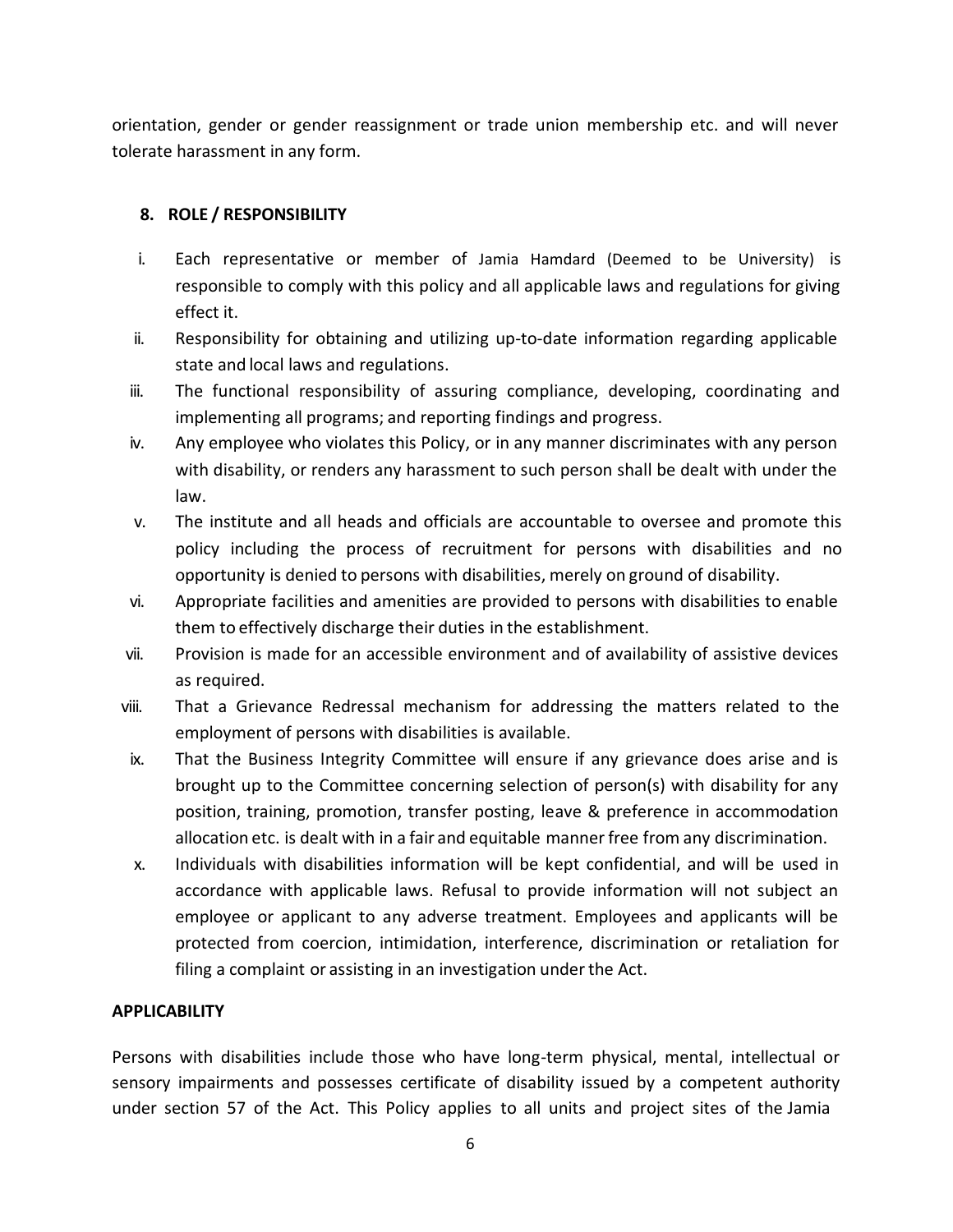Hamdard (Deemed to be University) and aims to promote all opportunities. Associates in India will need to confirm their disability for consideration in above programs with appropriate documentation including Certification from appropriate medical / government authorities. To obtain the same associates will need to apply via Form IV and required proofs as per process published by the relevant Government(s).

#### <span id="page-7-0"></span>**9. IMPLEMENTATION**

As specified in the Rights of Persons with Disabilities Act, 2016, the University will observe the following:

#### **Rights and entitlements**

#### **a) Equality & Non-discrimination**

- i. Jamia Hamdard (Deemed to be University) shall ensure that the persons with disability enjoy the right to equality, life with dignity and respect for his or her integrity with others.
- ii. The Jamia Hamdard (Deemed to be University) shall take steps to utilize the capacity of persons with disability by providing appropriate environment.
- iii. It will make sure that no persons with any kind of disabilities shall be discriminated on the ground of disability, unless it is shown that the impugned act or omission is a proportionate means of achieving a legitimate aim.
- iv. No person shall be deprived of his or her personal liberty or rights on the ground of disability.
- v. The Jamia Hamdard (Deemed to be University) shall take necessary steps to ensure reasonable accommodation for persons with disability.
- vi. It shall take measures to protect persons with disability from being subjected to torture, cruel, inhuman or degrading treatment.

#### **b) Protection from Abuse, Violence, and Exploitation**

Jamia Hamdard (Deemed to be University) shall take following measures to protect persons with disabilities against abuse, violence, and exploitation:

- i. Create awareness andmake available information among the public.
- ii. Take cognizance and provide available legal protection to the persons with disabilities in matters relating to abuse, violence and exploitation;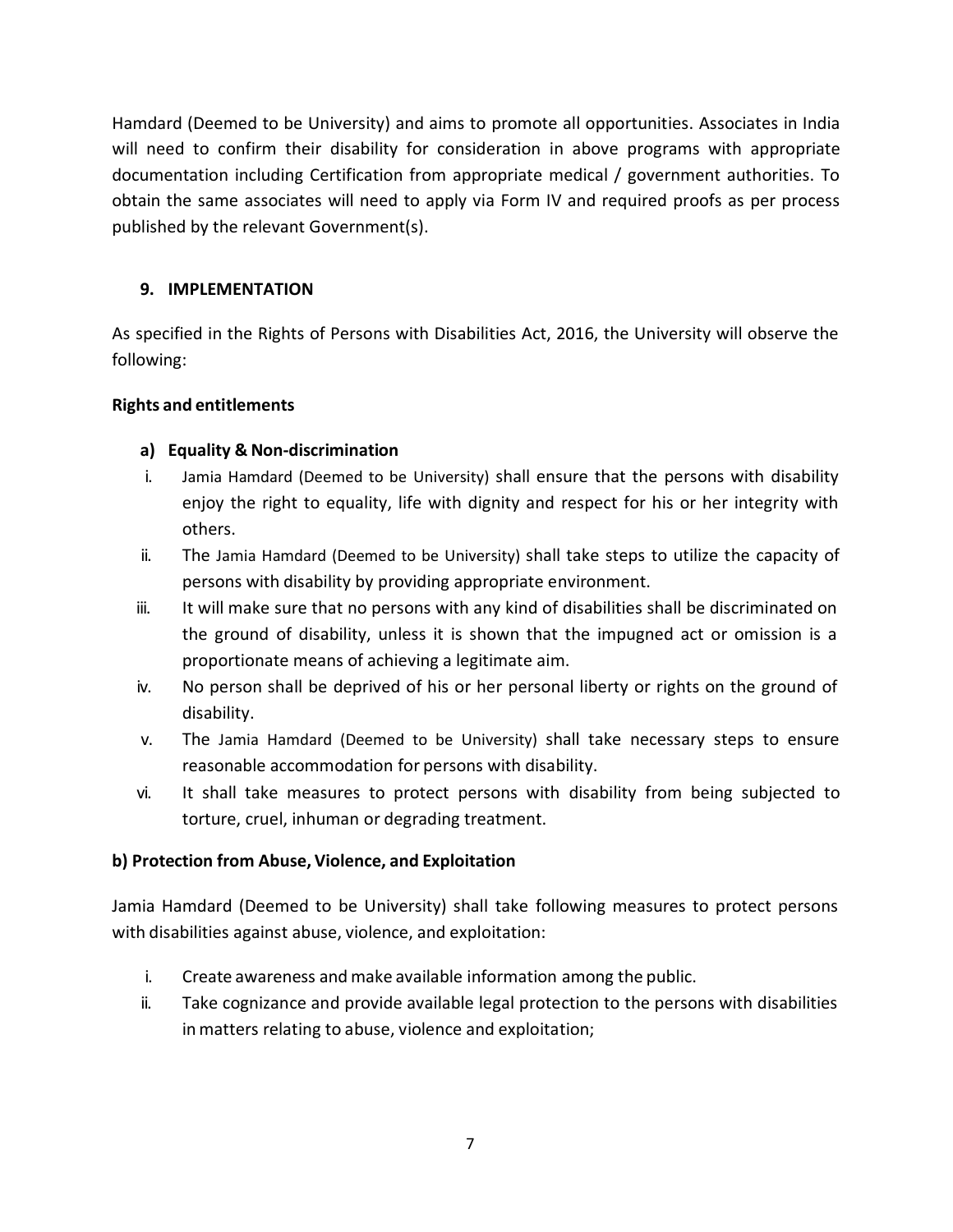#### **c) Casual Leave**

The employee with disabilities may avail 4 extra days of special casual leave in addition to regular eight (8) days of casual leave per year as per the provision of GOI leave rules as notified from time to time.

#### <span id="page-8-0"></span>**10. EDUCATION**

To provide inclusive education to the students with disabilities, Jamia Hamdard (Deemed to be University) shall-

- i. Admit the students without discrimination and provide education and opportunities for sports and recreation activities equally with others;
- ii. Detect specific learning disabilities in students (in terms of course curriculum) at the earliest and take suitable pedagogical and other measures to overcome them;
- iii. Make the entire campus barrier free so that services become accessible to the Persons with Disabilities;
- iv. Provide necessary support, individual or otherwise, in creating an environment that would nurture academic and professional potentialities at par;
- v. Ensure that the education to persons who are blind or deaf or both is imparted in the most appropriate languages and modes and means of communication;
- vi. Monitor participation, progress in terms of attainment levels and completion of education in respect of every student with disability;
- vii. Provide transportation facilities to the students with disabilities and their attendants.
- viii. Promote teaching and research in disability studies including establishment of study centers / departments for such studies with due approval of UGC/MHRD.
- **(a) Specific Measuresto promote and Facilitate Inclusive Education**

Jamia Hamdard (Deemed to be University) shall take the following measures for the purpose of the facilitating inclusive education:

- i. Train and employ teachers, including teachers with disability, who are qualified in sign language and Braille and also teachers who are trained in teaching students with multiple / intellectual disability;
- ii. Train professionals and staffto support inclusive education at all levels of education;
- iii. Establish MoU with the institutions from which adequate number of resources could be drawn for the support of all levels of education;
- iv. Promote the use of appropriate augmentative and alternative modes including means and formats of communication, Braille and sign language to supplement the use of one's own speech to fulfill the daily communication needs of persons with speech, communication or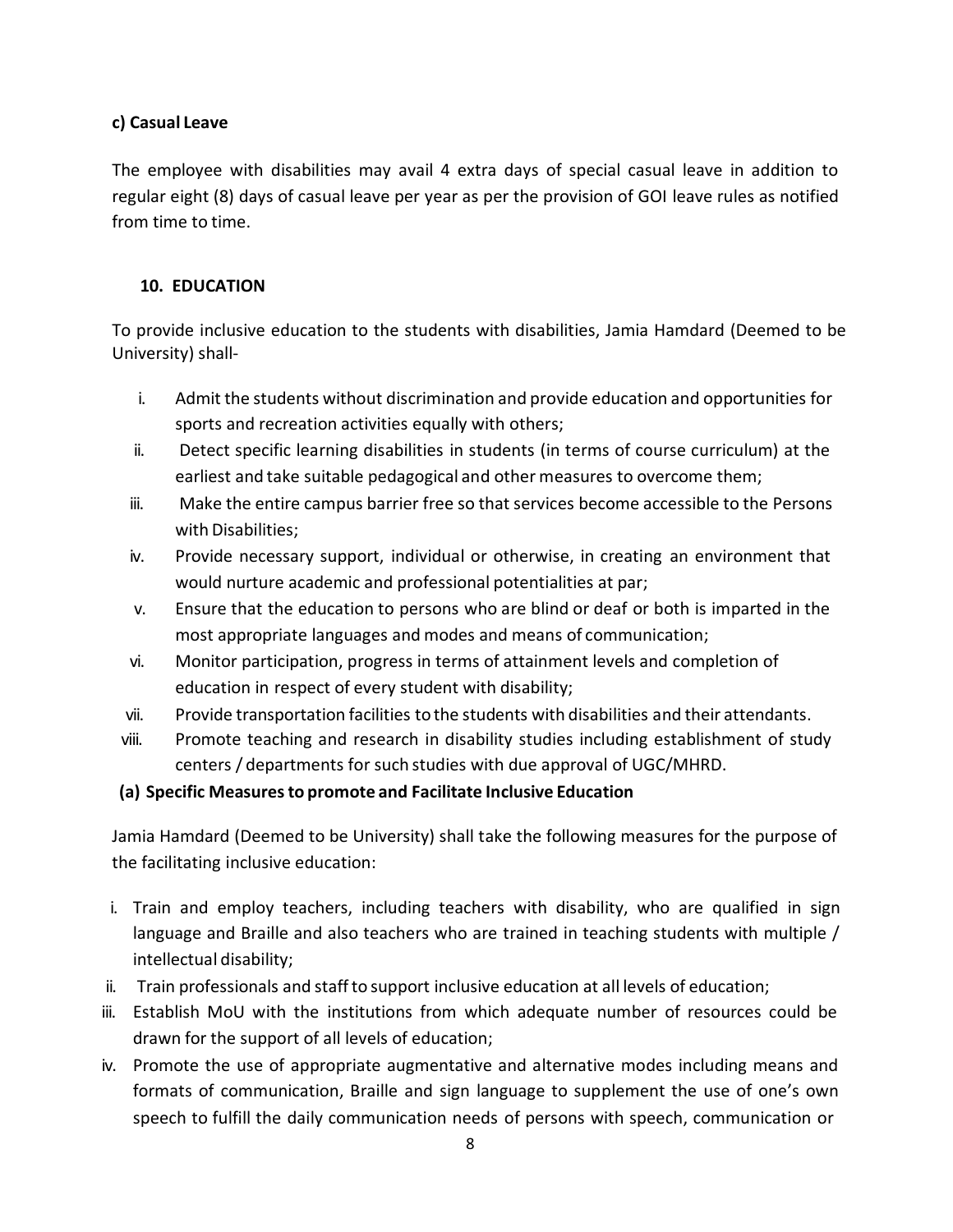language disabilities and enables them to participate and contribute to their community and society;

- v. Provide books, other learning materials and appropriate assistive devices to students with benchmark disabilities up to the completion of the degree;
- vi. Assist / arrange to obtain scholarships in appropriate cases to students with benchmark disability;
- vii. Make suitable modifications in the curriculum and examination system to meet the needs of students with disabilities such as extra time for completion of examination paper, facility of scribe or amanuensis, exemption from second and third language courses;
- viii. Promote research to improve learning; and
- ix. Any other measures, as may be required.

#### **b) Special Provisions for Persons with BenchmarkDisabilities**

Reservation in higher educational institutions as per the rules of Government of India, applicable to the Jamia Hamdard (Deemed to be University):

- i. Jamia Hamdard (Deemed to be University) shall reserve seats for persons with benchmark disabilities as notified by the Government of India from time to time.
- ii. The persons with benchmark disabilities shall be given an upper age relaxation of five years for admission for higher education.
- iii. Jamia Hamdard (Deemed to be University) shall follow the guidelines applicable to all PwD Candidates as issued by Department of Persons with Disabilities (Divyangjan), Ministry of Social Justice and Empowerment, GOI,OM, dated 29th Aug, 2018.

#### <span id="page-9-0"></span>**11. SKILL DEVELOPMENT**

Vocational training and self-employment:

The Jamia Hamdard (Deemed to be University) would endeavor to extend the following services:

- i. Formulation of vocational training schemes and programs for the students and employees with disabilities;
- ii. Inclusion of person with disability in all vocational and skill development training activities within the ambit of Jamia Hamdard (Deemed to be University);
- iii. In providing platform formarketing the products made by the student with disability;
- iv. Assist / arrange to obtain loan at subsidized interest rates for the students with disabilities to initiate their own economic venture (terms & conditions apply);
- v. Maintenance of disaggregated data on the progress made in the skill training and self  $$ employment.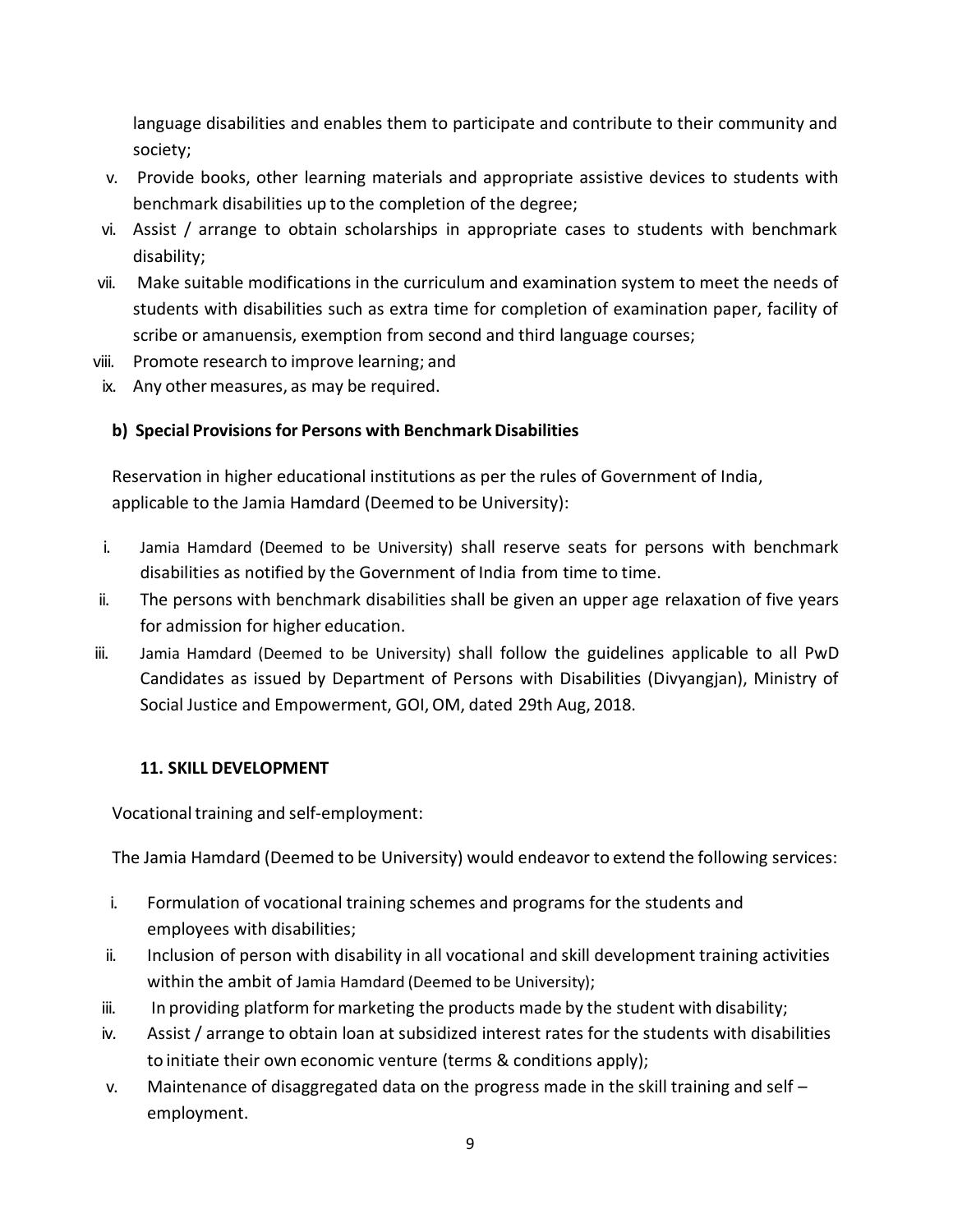#### **12. EMPLOYEMENT**

#### <span id="page-10-0"></span>Non-discrimination in employment

- i. Jamia Hamdard (Deemed to be University) shall provide reasonable accommodation and appropriate barrier free and conducive environment to the employees with disabilities;
- ii. No promotion shall be denied to a person on the ground of disability;
- iii. Jamia Hamdard (Deemed to be University) shall not dispense with or reduce in rank, an employee who acquires a disability during his or her service;
- iv. Provided that, if an employee after acquiring disability is not suitable for the post he/she was holding, shall be shifted to some other post with the same pay scale and service benefits:
- v. Provided further that if it is not possible to adjust the employee against any post, he/she may be kept on a supernumerary post until a suitable post is available or he/ she attains the age of superannuation, whichever is earlier.
- vi. Jamia Hamdard (Deemed to be University) may frame policies for posting / transfer of employees with disabilities (within Jamia Hamdard(Deemed to be University)).
- vii. Jamia Hamdard (Deemed to be University) shall organize various in-house programmes such as orientation, refresher course and other programmes as may be deemed appropriate and suitable for the employees with disabilities.

#### <span id="page-10-1"></span>**13. SOCIAL SECURITY, HEALTH, CLUTURE & RECREATION &SPORTS ACTIVITIES**

Social Security will be provided as per the rules of Government of India, applicable to the Jamia Hamdard (Deemed to be University). Health care services/ facilities will be provided as per the rules of Government of India, applicable to the Jamia Hamdard (Deemed to be University). Culture and Recreation services would include facilities, support and sponsorship to pursue their interest and talents. Jamia Hamdard (Deemed to be University) within the limit of its economic capacity, would work to develop technology, assistive devices, equipment to facilitate, and inclusion of persons with disabilities in recreational activities.

In Sports and other Activities, the University, within the limit of its economic capacity, shall take following steps:

a) Jamia Hamdard (Deemed to be University) shall take measures to ensure effective participation of persons with disabilities in sports activities;

b) Jamia Hamdard (Deemed to be University) shall accord due recognition to the rights of persons with disabilities and shall make due provisions for promotion and development of their sporting talents;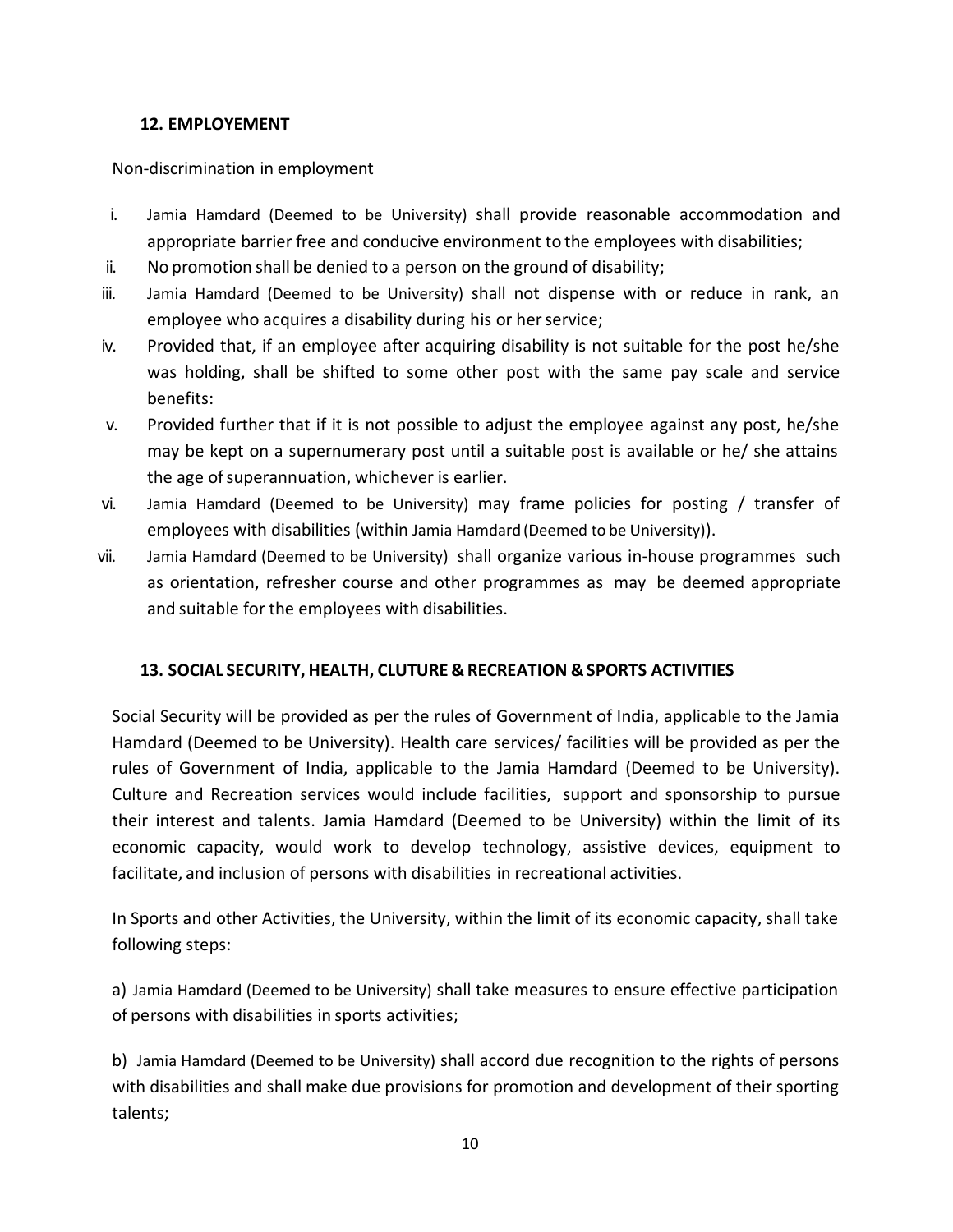c) Without prejudice to the provisions mentioned under (a) & (b) above, the competent authority and the sports authority shall take measures to-

- i. Restructure courses and programmes to ensure access, inclusion and participation of persons with disabilities in allsporting activities;
- ii. Redesign and support infrastructure facilities of all sports activities for persons with disabilities;
- iii. Develop technology to enhance potential, talent, capacity and ability in sports activities of all persons with disabilities;
- iv. Provide multi-sensory essentials and features in all sporting activities to ensure effective participation of all persons with disabilities;
- v. Allocate funds for development of sport facilities for training of persons with disabilities;
- vi. Promote and organize disability specific sport events for persons with disabilities and also facilitate awards to the winners and other participants of such sporting events.

#### <span id="page-11-0"></span>**14. SPECIAL PROVISIONS FOR PERSONS WITH DISABILITIES WITH HIGH SUPPORT NEEDS**

- i. Jamia Hamdard (Deemed to be University) shall make provisions for providing appropriate support to any person with benchmark disability who considers himself/herself to be in need of high support; or any person or organization on his or her behalf, may apply to the authority to be notified by the appropriate Government, requesting to provide high support.
- ii. On receipt of an application, the authority (Jamia Hamdard (Deemed to be University)) shall refer it to an Assessment Board consisting of such members as may be prescribed by the concerned authority.
- iii. The Assessment Board shall assess the case referred to it in such manner as may be prescribed by the Central Government, and shall send a report to the authority (Jamia Hamdard (Deemed to be University)) certifying the need of high support and its nature.
- iv. On receipt of a report, the authority (Jamia Hamdard (Deemed to be University) shall take steps to provide support in accordance with the report subject to relevant schemes and orders of the appropriate Government in this behalf.

#### <span id="page-11-1"></span>**15. MANDATORY OBSERVANCE OF ACCESSIBILITY NORMS AND OTHERMEASURES TO BE UNDERTAKEN**

Jamia Hamdard (Deemed to be University) shall ensure that all physical infrastructures including buildings, furniture, facilities and services in the building/campus are as per the accessibility **Standards**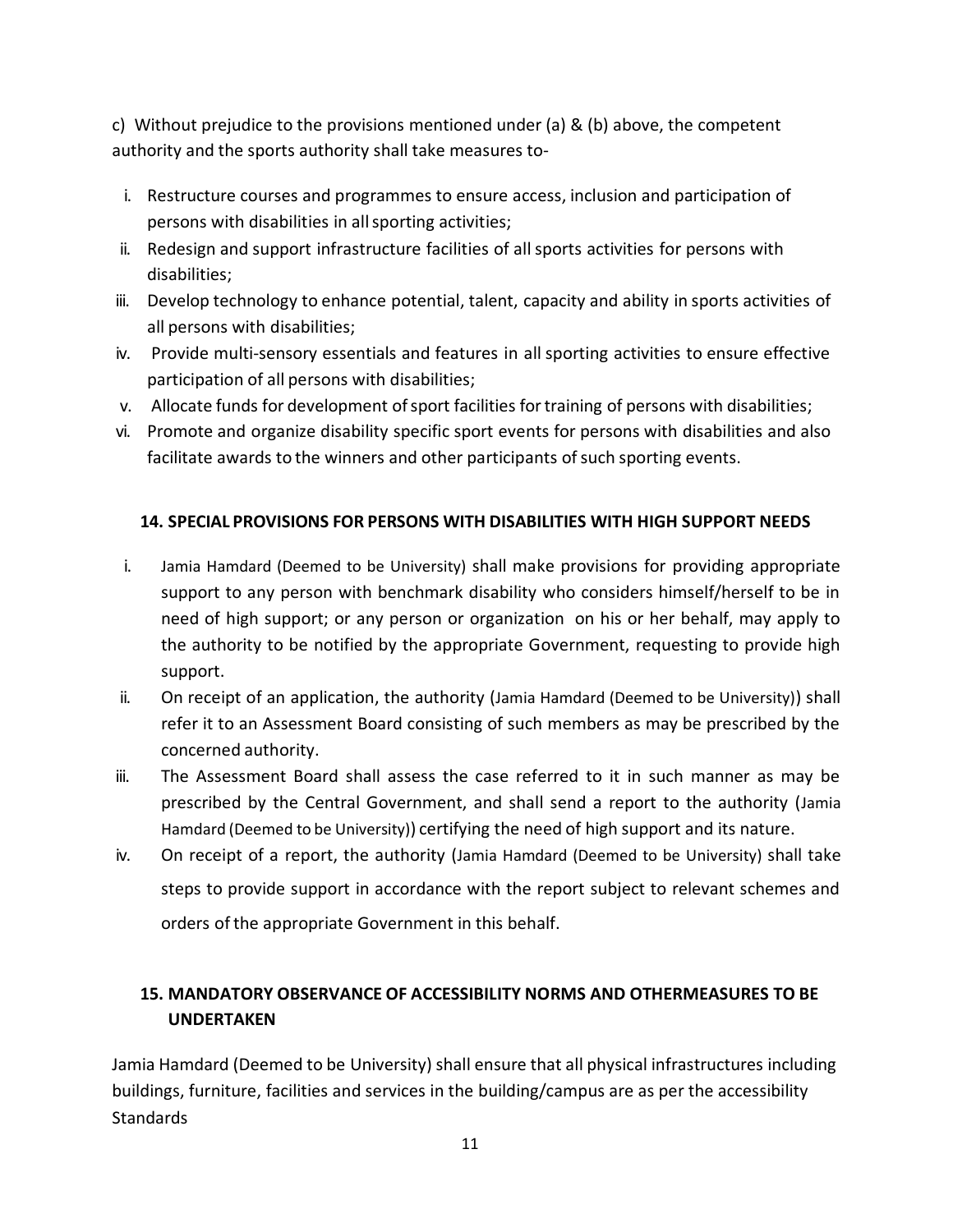given in the Harmonised Guidelines and Space Standards for Barrier Free Environment for Persons with Disabilities and Elderly Persons, 2016 and the National Building Code, 2016.

#### <span id="page-12-0"></span>**i. Physical Accessibility and Locomotion Accessibility /Access to Transport**

Jamia Hamdard (Deemed to be University) shall take suitable measures to provide user friendly environment for persons with disability which ranges from buildings to transport.

a) Ramps with railings/ lifts in all buildings up to the top floor including public utility areas.

- b) Wheelchair facilities in all buildings.
- c) Special furniture.

d) Use of low floor buses for transportation (from the Jamia Hamdard (Deemed to be University) campus to their mode of transport)

e) Availability of barrier free wash/ rest rooms facilities (at least one in every building preferably ground floor).

- \*Also for Visually Impaired (VI)
- a) Braille books and software (JAWS) and other reading assistive devices.
- b) Tactile pavers on corridors and other passages.
- c) Special ATMs forthe Visually Impaired
- d) Availability of White Canes

#### <span id="page-12-1"></span>**ii. Awareness Campaign/ Informational Accessibility:**

Jamia Hamdard (Deemed to be University) shall follow the Standards for Information and Communication Technology as given in the Rights of Persons with Disabilities Rules, 2017, suchas-

a) Website Standards: Guidelines for Indian Government Websites (GIGW), as adopted by Department of Administrative Reforms and Public Grievances,Government of India.

b) Documents Standards: Electronic Publication (ePUB) or Optical Character Reader (OCR) based pdf formats. All sources from where information can be provided, namely, books, internet and other forms of electronic and non-electronic sources.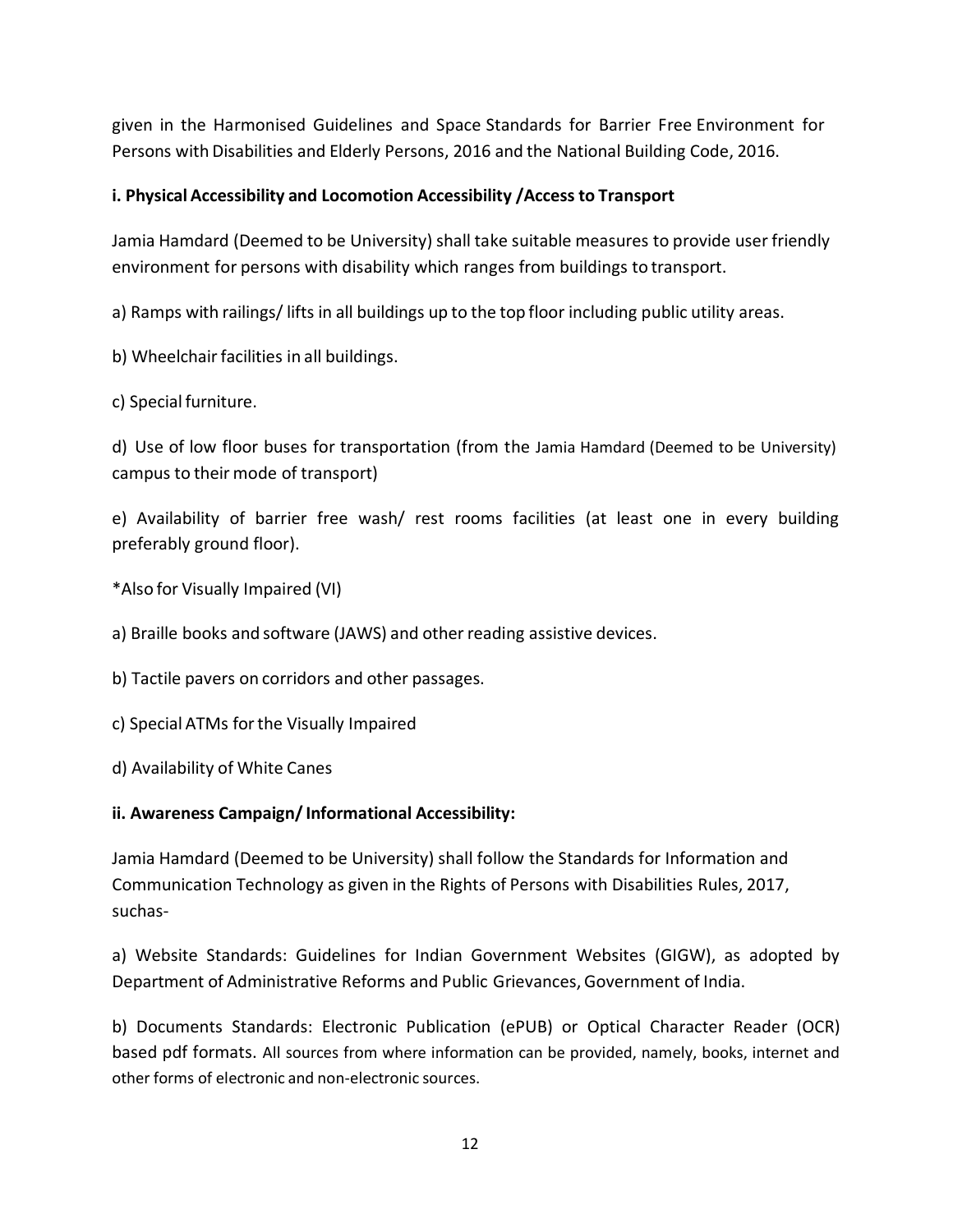(c) Jamia Hamdard (Deemed to be University) shall conduct, encourage, support, or promote awareness campaigns and sensitization programmes to ensure that the rights of the persons with disabilities provided under this Act are protected.

(d) The programmes and campaigns specified shall also:

(i) Promote values of inclusion,tolerance, empathy and respect for diversity;

(ii) Advance recognition of the skills, merits and abilities of persons with disabilities and of their contributions to the workforce and professional front:

(iii) Provide orientation and sensitization at the Jamia Hamdard (Deemed to be University) and professional training level on the human condition of disability and the rights of persons with disabilities;

(iv) Provide orientation and sensitization on disabling conditions and rights of persons with disabilities to employers, administrators, co-workers and among the students;

(v) Make effortsso that the rights of persons with disabilities are included in the curriculum.

#### <span id="page-13-0"></span>**iii. Communication Accessibility / Accessto Information and Communication Technology**:

These include all media sources through which persons with disability can communicate, including emergency services**.** Jamia Hamdard (Deemed to be University) shall take measures to ensure that —

(i) All contents available in audio, print and electronic media are in accessible format;

(ii) Persons with disabilities have access to electronic media by providing audio description, sign language interpretation and close captioning;

(iii) Electronic goods and equipment which are meant for everyday use are available in universal design.

#### <span id="page-13-1"></span>**16. MAINTENANCE OF RECORDS**

Jamia Hamdard (Deemed to be University) shall maintain records as per the provisions of laws and the rules under the persons with disability in relation to the matter of employment and enrolment of students, facilities provided and other necessary information in compliance with the provisions, in such form and manner as may be prescribed by the Central Government / UGC. Such records maintained by Jamia Hamdard (Deemed to be University) shall be open to inspection at all reasonable hours by such persons as may be authorized in their behalf by the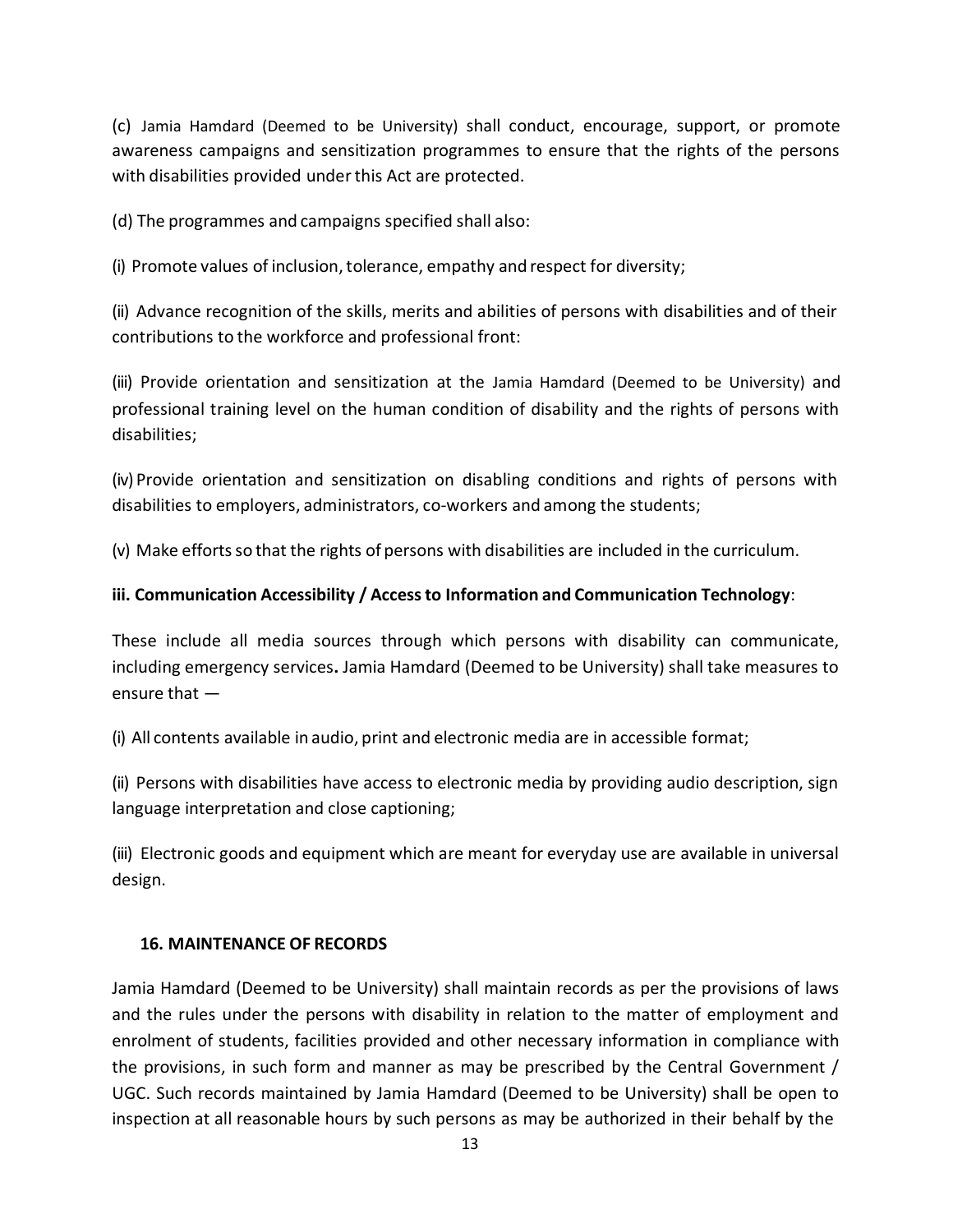persons himself or by the competent authority of Jamia Hamdard. This policy shall be displayed on the company website or at conspicuous places.

#### <span id="page-14-0"></span>**17. GRIEVANCE REDRESSAL CELL AND GRIEVANCE REDRESSAL OFFICER**

As per the mandate of The Rights of Persons with Disability Act, Jamia Hamdard shall establish a Grievance Redressal Cell and appoint a Grievance Redressal Officer. Harassment or discrimination shall not be tolerated or behavior that is discriminatory in nature or behavior that victimizes any individual or group in the workplaces. Appropriate action and investigation will be taken if any individual breach this policy either through discrimination, harassment, bullying or victimizing other individual or by making false claims. If any individual feels he or she is being subjected to discrimination, harassment, bullying or victimization, he or she can raise the same with their respective department or use the existing grievance redress mechanisms like Speak up or contact the ombudsman on a confidential basis either by telephone, email or by letter. All grievances and complaints will be taken seriously and treated with sensitivity and fairness.

#### **a. Composition and Tenure of theGrievance Redressal Cell**

- i. The Grievance Redressal Officer appointed under Section 23(1) of the RPwD Act, 2016, of the Government of India, as the Ex-Officio Chairperson.
- ii. Two permanent employees (one male and one female) having adequate legal knowledge or issues associated with persons with disabilities as Members.
- iii. Two employee representatives with disabilities (one male and one female) as Members.
- iv. Two student representatives (one male and one female) as Members.
- v. Two student representatives with disabilities (one male and one female) as Members.
- vi. One External Member from a disability organization who is familiar with issues of discrimination on the basis of disability.
- vii. Nodal Officer (for looking after the issues of implementation of reservation in employment and maintenance of rosters) as the Member Secretary.

The Members from the employee side and the external member to the committee would hold the office for a period of Three (03) years while the membership of the student representatives would expire on the completion of their respective academic programmes or completion of Three (03) years or whichever is earlier.

#### **b. TheDuties and Responsibilities of theGrievance RedressalOfficer**

- i. Taking initiative and providing the requisite support to realise the goals of an inclusive and accessible workplace along with accommodation.
- ii. Addressing grievances of persons with benchmark disabilities;